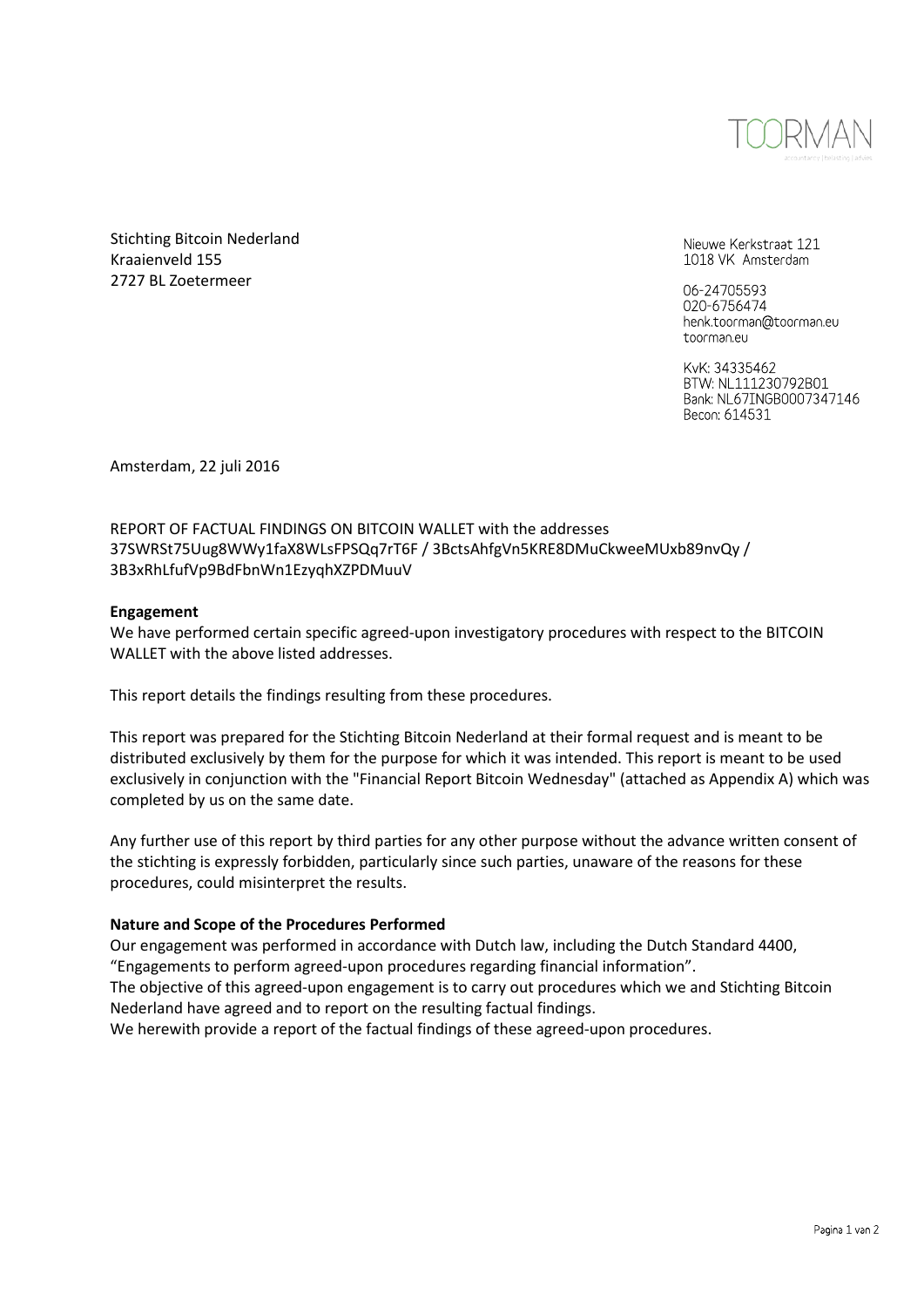

Description of the Specific Procedures Performed

We carried out the following procedures:

- 1. We verified that
	- a. The above-specified Bitcoin account is owned and used by the stichting Bitcoin Nederland for the operation of the "Bitcoin Wednesday" project in accordance with the stated idealistic mission of both the stichting and the project;
	- b. The purposes and beneficiaries as stated in this report are the only ones for this Bitcoin wallet and the bitcoins contained in them;
	- c. Other than the specific purposes and payments stated in this report, no person or organization and no board members have ever received income from these bitcoins.

## Description of factual findings

- 1. Our investigation confirms that
	- a. The account is owned and used by the stichting Bitcoin Nederland for the operation of the "Bitcoin Wednesday" project in accordance with the stated idealistic mission of both the stichting and the project;
	- b. The purposes and beneficiaries as stated in this report are the only ones for this Bitcoin wallet and the bitcoins contained in them.
	- c. Other than the specific purposes and payments stated in this report, no person or organization and no board members have ever received income from these bitcoins;

#### **Restriction on Use and Distribution**

This report is intended solely for the Stichting Bitcoin Nederland.

Since others, unaware of the reasons for the procedures involved in the preparation of this report, could misinterpret the results, we kindly request you not to distribute this report to any others without our prior consent. Any further use without our advance written approval beyond that which has been explicitly specified in this document is forbidden in any case.

The information contained in these reports is intended to give a fair and transparent presentation of the factual situation, and we believe the procedures we have followed are sufficient and appropriate to provide a basis for our conclusions.

 $\mu a$ 

H.A. Toorman AA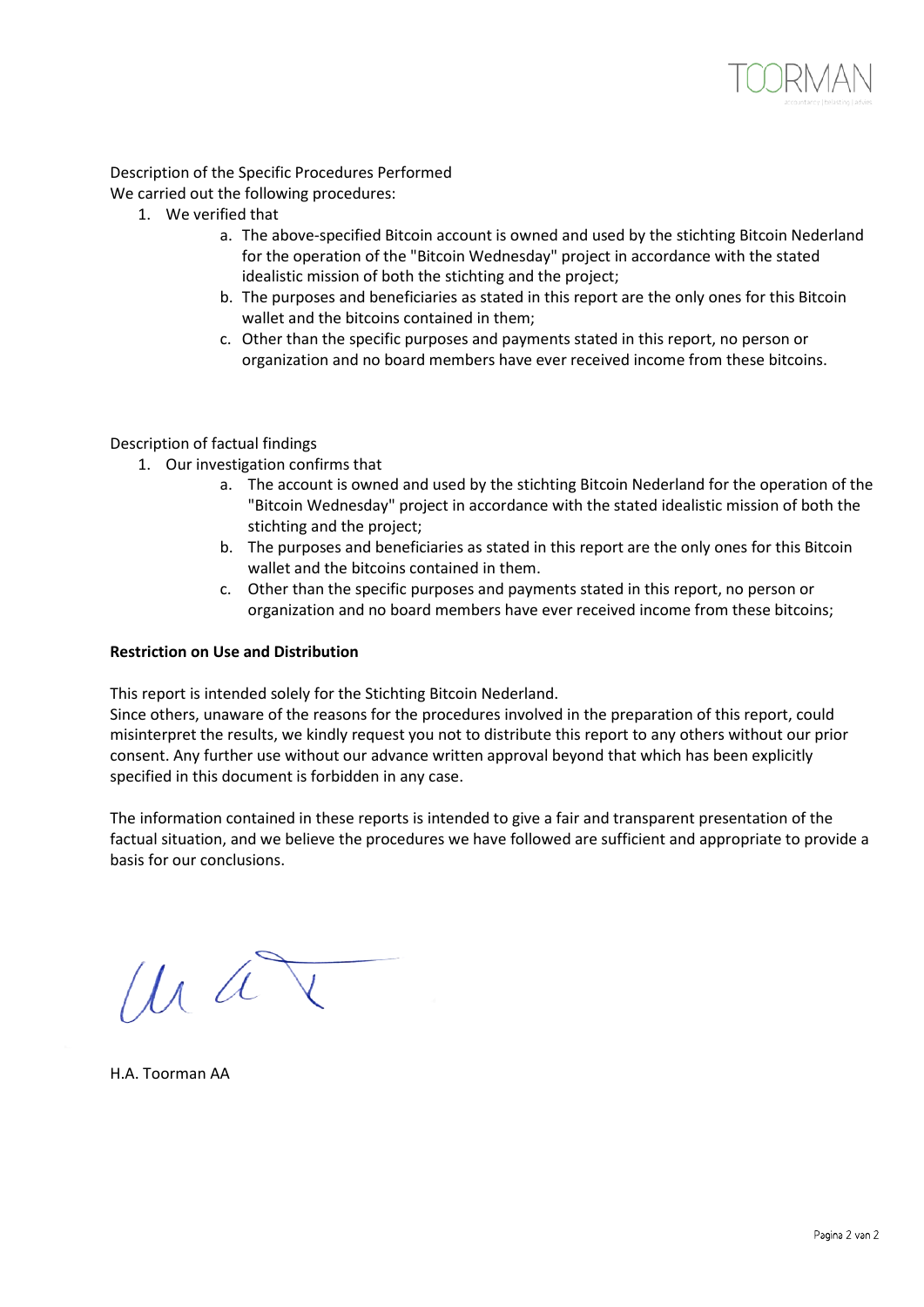



Bitcoin Wednesday is a monthly educational event held by the stichting Bitcoin Nederland and organized by a handful of volunteers and incidental freelancers.

Bitcoin Wednesday's primary mandate is to assume this educational role in the public trust as a project of the stichting Bitcoin Nederland. As stated on its website:

*Bitcoin Wednesday aims to be an open and objective monthly conference for exploring all sides of the ongoing debate about the expanding influence of the digital currency revolution on society. Our primary goals are:*

- 1. To position The Netherlands as one of the world's leading countries in digital currency innovation; and
- 2. To educate and raise awareness of the broad applications of digital currency technology

The resources that have been provided to Bitcoin Wednesday are directed towards this goal. The Bitcoin donation wallet with addresses 37SWRSt75Uug8WWy1faX8WLsFPSQq7rT6F / 3BctsAhfgVn5KRE8DMuCkweeMUxb89nvQy / 3B3xRhLfufVp9BdFbnWn1EzyqhXZPDMuuV is clearly owned by stichting Bitcoin Nederland for use by Bitcoin Wednesday, and this wallet is displayed prominently on the event website. No other individual or organization is beneficiary of the bitcoins held at this donation wallet address.

The purposes and beneficiaries that are stated in this report are the only ones for this wallet address and the bitcoins contained in them. Other than the specific purposes and payments stated in this report, no other person or organization and no board members have ‐ ever ‐received income from these bitcoins.

The stichting's policy in accepting bitcoin donations for Bitcoin Wednesday is to hold the bitcoins in its wallet address for as long as possible without using any payment processor, exchange or any other similar service. When expenses must be paid in a traditional fiat currency, a designated volunteer from within the community will buy a certain amount of bitcoins from the stichting in exchange for traditional currency (i.e. euro) at the current BitcoinAverage.com rate. The use of the bitcoins converted into euro have been carefully documented accordingly.

The stichting Bitcoin Nederland conducts regular polls a few times per year during Bitcoin Wednesday which are open to the public and which determine the foundation's priorities. For the sake of transparency, since 2015 these polls are conducted with a simple show of hands and the results are published shortly thereafter on the website of Bitcoin Wednesday.